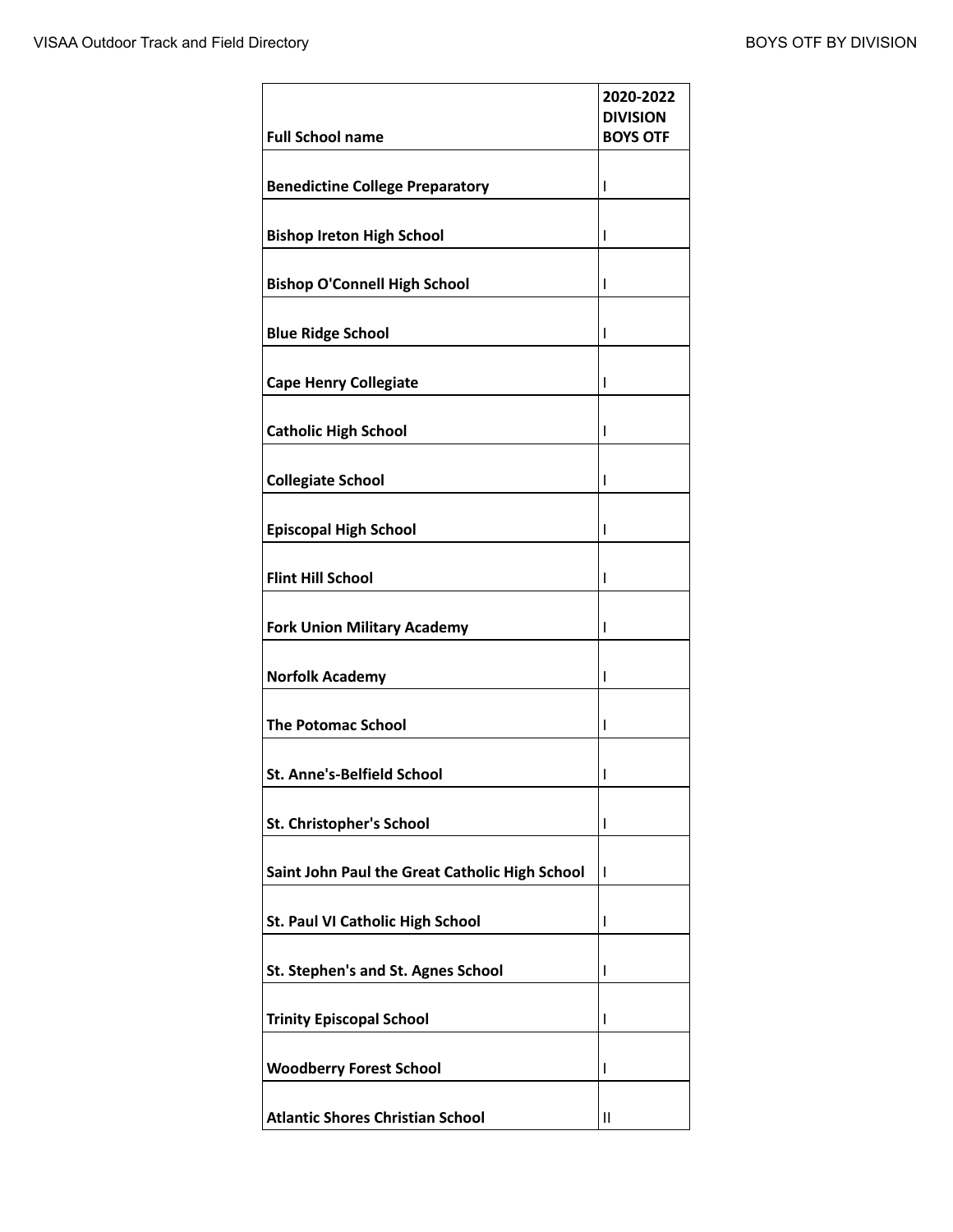| <b>Full School name</b>                | 2020-2022<br><b>DIVISION</b><br><b>BOYS OTF</b> |
|----------------------------------------|-------------------------------------------------|
| <b>Banner Christian School</b>         | $\mathbf{II}$                                   |
| <b>Broadwater Academy</b>              | $\mathsf{II}$                                   |
| <b>The Carmel School</b>               | $\mathsf{II}$                                   |
| <b>Christ Chapel Academy</b>           | $\mathbf{II}$                                   |
| <b>Eastern Mennonite School</b>        | $\mathbf{II}$                                   |
| <b>Fishburne Military School</b>       | $\mathsf{II}$                                   |
| <b>Fredericksburg Christian School</b> | Ш                                               |
| <b>Greenbrier Christian Academy</b>    | $\mathbf{II}$                                   |
| <b>Grove Christian School</b>          | $\mathbf{II}$                                   |
| <b>Hampton Christian Academy</b>       | $\mathsf{II}$                                   |
| <b>Hampton Roads Academy</b>           | $\mathbf{II}$                                   |
| <b>Hargrave Military Academy</b>       | $\mathbf{II}$                                   |
| <b>King Abdullah Academy</b>           | $\mathbf{I}$                                    |
| <b>Lynnhaven School</b>                | $\mathsf{II}$                                   |
| <b>Massanutten Military Academy</b>    | Ш                                               |
| <b>Nansemond-Suffolk Academy</b>       | Ш                                               |
| The New Community School               | $\mathbf{II}$                                   |
| <b>New Covenant Schools</b>            | $\mathsf{II}$                                   |
| <b>Norfolk Christian Schools</b>       | Ш                                               |
| <b>North Cross School</b>              | Ш                                               |